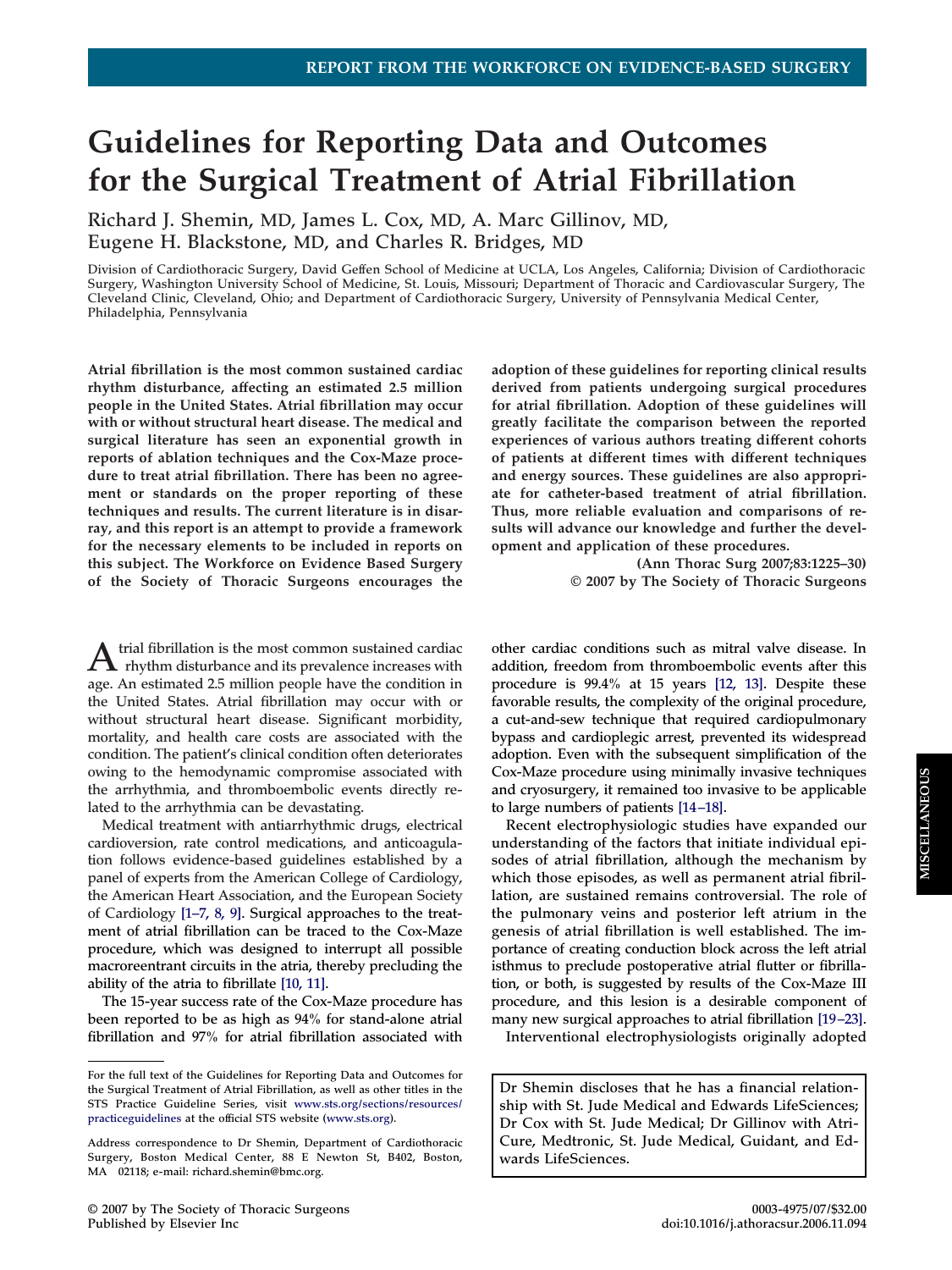**the Maze concept and attempted to reproduce its lesions by using endocardial catheters and unipolar radiofrequency energy. When it was learned that "triggers" in the pulmonary veins induced most episodes of atrial fibrillation, they focused their attention on isolating the pulmonary veins, a much simpler procedure than trying to reproduce the Maze lesions [\[23\].](#page-5-0)**

**Although highly successful for intermittent (paroxysmal and persistent) atrial fibrillation, pulmonary vein isolation alone has proven to be inadequate for most patients with continuous (permanent) atrial fibrillation. These latter patients are best treated with a more extensive lesion set that includes pulmonary vein isolation plus other linear lesions to interrupt established macroreentry in the atria. However, catheter-based and new surgical approaches to ablation are associated with challenges that have limited their widespread adoption; these include access problems, difficulties with catheter guidance, extended procedure times, and variable success rate [\[13\].](#page-5-0) In the United States, with its 2.5 million atrial fibrillation patients, only approximately 12,000 patients per year undergo catheter ablation and roughly 2,000 per year undergo any type of surgical procedure for atrial fibrillation. This represents less than 1% of all patients with atrial fibrillation [\[24\].](#page-5-0)**

**The complexity and time required for the ablation procedure has been further diminished by the surgical adoption of a variety of energy sources, such as radiofrequency (both unipolar and bipolar, both "dry" and "wet"), laser, microwave, cryothermy, and high-intensity focused ultrasound. These energy sources have enabled the development of off-pump and beating-heart techniques for selected patients. Widespread adoption of these energy sources has led to a marked increase in surgical ablation, especially in association with operations performed on patients undergoing mitral valve surgery and, less frequently, in those undergoing aortic valve or coronary artery bypass graft procedures, or both.**

**Although a variety of new interventional and surgical approaches to atrial fibrillation are available, analysis of outcomes is problematic. Because of the current widespread use of different energy sources and different atrial lesion patterns, the general medical, cardiologic, electrophysiologic, and surgical literatures are extremely difficult—if not impossible—to interpret. This confusion is compounded by (1) a lack of uniform preoperative clinical definitions, (2) the absence of an electrophysiologybased classification system that is meaningful for interpreting and reporting results of catheter or surgical interventions, (3) a lack of consensus on methods and timing of follow-up evaluations, and (4) the absence of strict definitions of procedural success and failure.**

**The literature reporting the outcomes for cardiac valve replacement several decades ago suffered from similar problems. This led to the publication and subsequent adoption of specific guidelines for reporting the results of valve surgery in our major journals [\[25\].](#page-5-0) Agreement on how to report results clarified the outcomes of valve surgery and provided a sound basis for comparison between different prosthetic devices or surgical tech-** **niques, or both. With the current literature in disarray, it is clearly time to propose guidelines for reporting results of the interventional and surgical treatments of atrial fibrillation, such guidelines to be approved and sanctioned by the Workforce on Evidence Based Surgery of the Society of Thoracic Surgeons. We propose that all publications reporting results of any type of surgical procedure for the treatment of atrial fibrillation include:**

**A. Description of the type of preoperative atrial fibrillation by the American Heart Association (AHA)/American College of Cardiology (ACC)** *and* **Cox Classification system [\[10\]:](#page-5-0)**

| Cox Classification |
|--------------------|
| Intermittent       |
| Intermittent       |
| Continuous         |
|                    |

**Additional data to be collected includes:**

- **a. Duration of the preoperative arrhythmia (ie, when first recognized)**
- **b. Atrial fibrillation burden**

**True atrial fibrillation burden measurement requires continuous monitoring of the cardiac rhythm. This technology is not yet clinically available. However, an estimate of atrial fibrillation burden over a defined short interval can be made from Holter or event monitor recordings. For permanent cases, the burden is defined as 1.0 (ie, in atrial fibrillation 100% of the time). For paroxysmal cases, the burden is defined as the percentage of the time the patient is in atrial fibrillation. Ideally, this would be estimated from Holter monitor or event monitor if available; otherwise, estimated from the percentage of electrocardiograms (ECGs), taken at different times randomly, showing atrial fibrillation. If the patient is estimated to be in atrial fibrillation 50% of the time, the prevalence is 0.5.**

- **c. Name of any and all drugs that have failed**
- **d. Previous nonablation procedures to control atrial fibrillation, including attempts at medical conversion, electrical cardioversion, and rapid atrial pacing**
- **e. Presence of permanent pacemaker**
	- **1. A-V sequential**
	- **2. Other**
- **f. Anticoagulant status**
	- **1. Sodium warfarin**
	- **2. Aspirin**
	- **3. Other**
- **4. Specific combination of above**
- **B. Preoperative patient characteristics**
	- **a. Age**
	- **b. Gender**
	- **c. Race d. Predominant cardiac diagnosis (coronary artery disease, cardiomyopathy, hypertension, valvular disease and type, other, no apparent heart disease)**
	- **e. Left atrial size (maximum diameter and area)**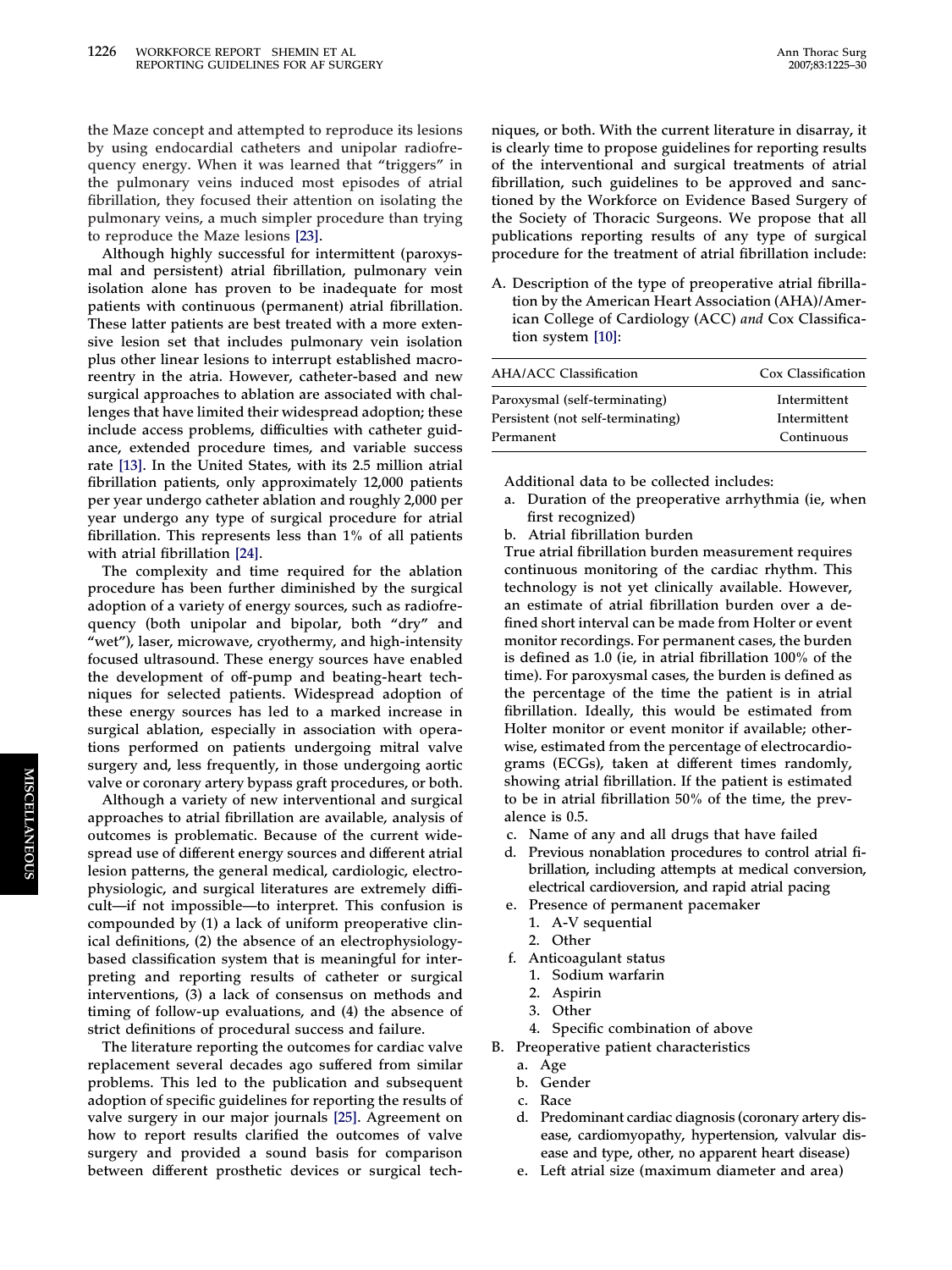## <span id="page-2-0"></span>*Table 1. Atrial Fibrillation Surgery*

| Date:                                                                                                 |  |
|-------------------------------------------------------------------------------------------------------|--|
| Instructions: 1. Place an X in each box to state whether a lesion was made for the segment listed.    |  |
| 2. For each segment marked "Yes," place an X in the column of the ablation mode/energy that was used. |  |
| 3. For segments or ablation modes that are not on this list, describe in the appropriate box.         |  |
|                                                                                                       |  |

|                                                     |      | Application | Lesion<br>Made? | Cut | Radiofrequency |  |                                                                                   |  | New:             |
|-----------------------------------------------------|------|-------------|-----------------|-----|----------------|--|-----------------------------------------------------------------------------------|--|------------------|
| Segments                                            | Endo | Epi         |                 | and |                |  | Cardial Cardial No Yes Sew Bipolar Unipolar Cryothermy Microwave Ultrasound Laser |  | Ablation<br>Mode |
| Left atrium<br>Right PV isolation                   |      |             |                 |     |                |  |                                                                                   |  |                  |
| Left PV isolation                                   |      |             |                 |     |                |  |                                                                                   |  |                  |
| Individual PV<br>isolation to each<br>of 4 PVs      |      |             |                 |     |                |  |                                                                                   |  |                  |
| Connection inferior<br><b>PVs</b>                   |      |             |                 |     |                |  |                                                                                   |  |                  |
| Connection superior<br><b>PV</b>                    |      |             |                 |     |                |  |                                                                                   |  |                  |
| Box around all 4<br><b>PVs</b>                      |      |             |                 |     |                |  |                                                                                   |  |                  |
| Connection to<br>mitral annulus                     |      |             |                 |     |                |  |                                                                                   |  |                  |
| Connection to left<br>atrial appendage              |      |             |                 |     |                |  |                                                                                   |  |                  |
| Lesion on atrial<br>septum                          |      |             |                 |     |                |  |                                                                                   |  |                  |
| New segment:<br>describe                            |      |             |                 |     |                |  |                                                                                   |  |                  |
| Right atrium                                        |      |             |                 |     |                |  |                                                                                   |  |                  |
| Superior vena cava-<br>inferior vena cava<br>lesion |      |             |                 |     |                |  |                                                                                   |  |                  |
| Right atrial<br>appendage                           |      |             |                 |     |                |  |                                                                                   |  |                  |
| Isthmus                                             |      |             |                 |     |                |  |                                                                                   |  |                  |
| Caudal/T segment                                    |      |             |                 |     |                |  |                                                                                   |  |                  |
| Lesion at tricuspid<br>annulus                      |      |             |                 |     |                |  |                                                                                   |  |                  |
| Lesion at coronary<br>sinus (right<br>atrium)       |      |             |                 |     |                |  |                                                                                   |  |                  |
| New segment:<br>describe                            |      |             |                 |     |                |  |                                                                                   |  |                  |

**Note if lesions were performed on or off cardiopulmonary bypass.**

**PV pulmonary vein.**

- **f. Left ventricular ejection fraction**
- **g. Previous procedures to control atrial fibrillation (catheter ablation, Cox Maze, "mini Maze")**
- **h. Previous cardiac surgery**
- **i. Previous percutaneous coronary interventions**

**Although the complete Cox-Maze procedure is equally effective for patients with intermittent (paroxysmal or persistent) or continuous (permanent) atrial fibrillation, no other catheter or surgical procedure thus far developed can make that claim [\[12\].](#page-5-0) It is therefore imperative that in any clinical report, the absolute numbers of** **patients with intermittent (paroxysmal or persistent) atrial fibrillation and continuous (permanent) atrial fibrillation be reported in clear terms. The term "chronic" atrial fibrillation should not be used to describe atrial fibrillation under any circumstances because it means "long-standing" to some authors and "continuous" to other authors.**

- **A. Description of the surgical procedure**
	- **a. Performed as a "stand-alone" therapy for atrial fibrillation**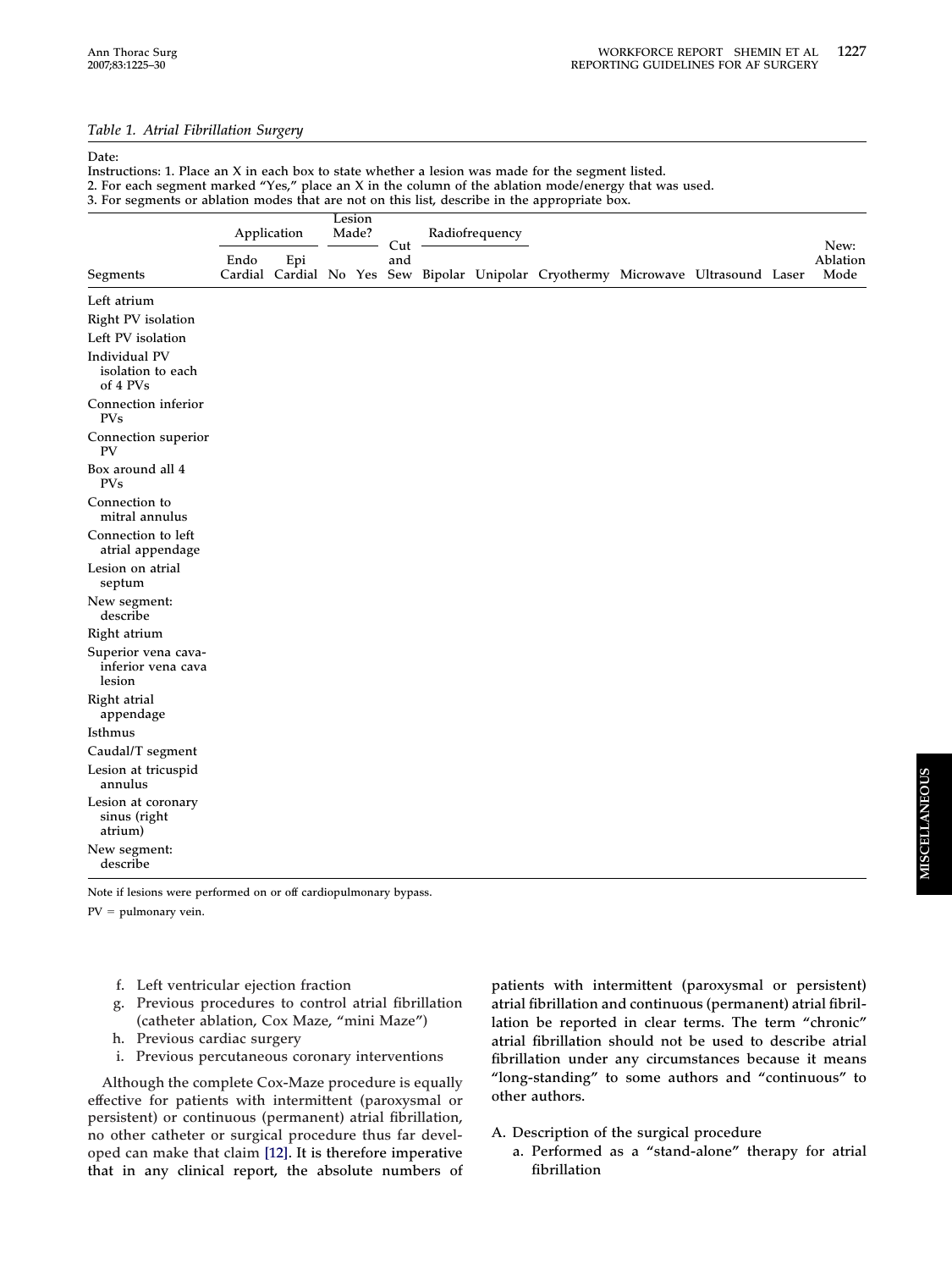- **b. Performed in combination with other cardiac surgical procedures**
	- **1. Name of concomitant surgical procedure(s)**
	- **2. Re-do procedure or not**
- **c. Report electrical isolation**
	- **1. Tested**
	- **2. Mode of testing**
	- **3. Achieved, yes/no**
- **B. Detailed description of the lesion set employed for each subset of patients (intermittent or continuous; for a suggested data collection sheet, see [Table 1\)](#page-2-0)**
	-
	- **a. Right atrium**
		- **1. Excision of right atrial appendage**
		- **2. Lesion through right atrial appendage without excision**
		- **3. Right atrial isthmus lesion**
			- **i. Between coronary sinus Os and tricuspid valve annulus**
			- **ii. Between inferior vena cava orifice and tricuspid valve annulus**
		- **4. Superior vena cava to inferior vena cava lesion**
		- **5. Lateral free-wall lesion**
			- **i. Complete to anterior-medial tricuspid valve annulus**
			- **ii. Not complete to tricuspid valve annulus**
			- **iii. With or without terminal cryolesion**
		- **6. Medial free-wall lesion**
			- **i. Complete to anterior-medial tricuspid valve annulus**
			- **ii. Not complete to tricuspid valve annulus**
			- **iii. With or without terminal cryolesion**
	- **7. Other**
	- **b. Left atrium**
		- **1. Pulmonary vein isolation**
			- **i. All four together**
			- **ii. Right as a pair**
			- **iii. Left as a pair**
			- **iv. Connecting lesion between pairs**
			- **v. Individual isolation**
			- **vi. Right superior pulmonary vein**
			- **vii. Right inferior pulmonary vein**
			- **viii. Left superior pulmonary vein**
			- **ix. Left inferior pulmonary vein**
		- **2. Left atrial isthmus lesion**
			- **i. Atrial lesion alone**
			- **ii. Atrial lesion plus coronary sinus lesion**
		- **3. Left atrial appendage**
			- **i. Lesion from pulmonary vein(s) into appendage**
			- **ii. Circumferential lesion around base of appendage**
			- **iii. Excision of appendage**
			- **iv. Closure of base of appendage without excision (specify internal versus external [device, staples, suture])**
		- **4. Mapping and ablation of autonomic ganglia**
		- **5. Division of the ligament of Marshall**
- **C. Atrial septum**
	- **a. Lesion across anterior limbus of fossa ovalis**
- **b. Epicardial lesion between superior vena cava/inferior vena cava right atrial lesion and the pulmonary vein encircling lesion**
- **c. No septal lesion**
- **D. Technique used to create the lesion set**
	- **a. Endocardial application of energy source**
		- **1. Catheter**
		- **2. Surgical**
	- **b. Epicardial application of energy source**
		- **1. Catheter**
		- **2. Surgical**
	- **c. Incisions (surgical) "cut and sew"**
	- **d. Procedural testing (if any) to document that the lesion created conduction block**
- **E. Energy sources used**
	- **a. Radiofrequency**
		- **1. Unipolar**
			- **i. Irrigated**
				- **ii. Nonirrigated**
		- **2. Bipolar**
			- **i. Irrigated**
			- **ii. Nonirrigated**
	- **b. High-intensity focused ultrasound**
	- **c. Cryoablation**
		- **1. Nitrous oxide cryosurgery**
		- **2. Argon cryosurgery**
	- **d. Microwave**
	- **e. Laser**
	- **f. "Cut and sew"**
	- **g. The** *specific* **combination of any of the above Procedure-related adverse events such as esophageal damage, pulmonary vein stenosis, and phrenic/vagal nerve damage must be reported.**
- **F. Post procedure care protocol for** *type and duration* **of drug therapy (record antiarrythymic drugs and dosages and anticoagulation strategy and status) a. Anti-arrhythmic drug protocol**
	-
	- **b. Anticoagulation protocol (target international normalized ratio)**
	- **c. Cardioversion protocol**
	- **d. Repeat ablation (details to be documented)**
- **G. Time points to document rhythm (eg, normal sinus rhythm, junctional, Afib, A-flutter, necessity for pacemaker etc.) and method of documentation (electrocardiogram, 24-hour recorded Holter monitor, event monitor [duration and triggers], etc**

**Because arrhythmias may transiently appear, there is as yet no methodology available to monitor and identify these episodes and their duration continuously throughout life. It is well recognized that merely recording symptomatic episodes importantly underestimates the occurrence of these episodes. New clinical monitoring devices are becoming clinically available that will be implantable. These devices will more accurately monitor cardiac rhythm and allow the burden of atrial fibrillation to be tracked accurately.**

**During the first 3 postoperative months, there is a high incidence of atrial fibrillation (35% to 40%) that is mechanistically different (inflammatory) and is not correlated with long-term success. Therefore, the data**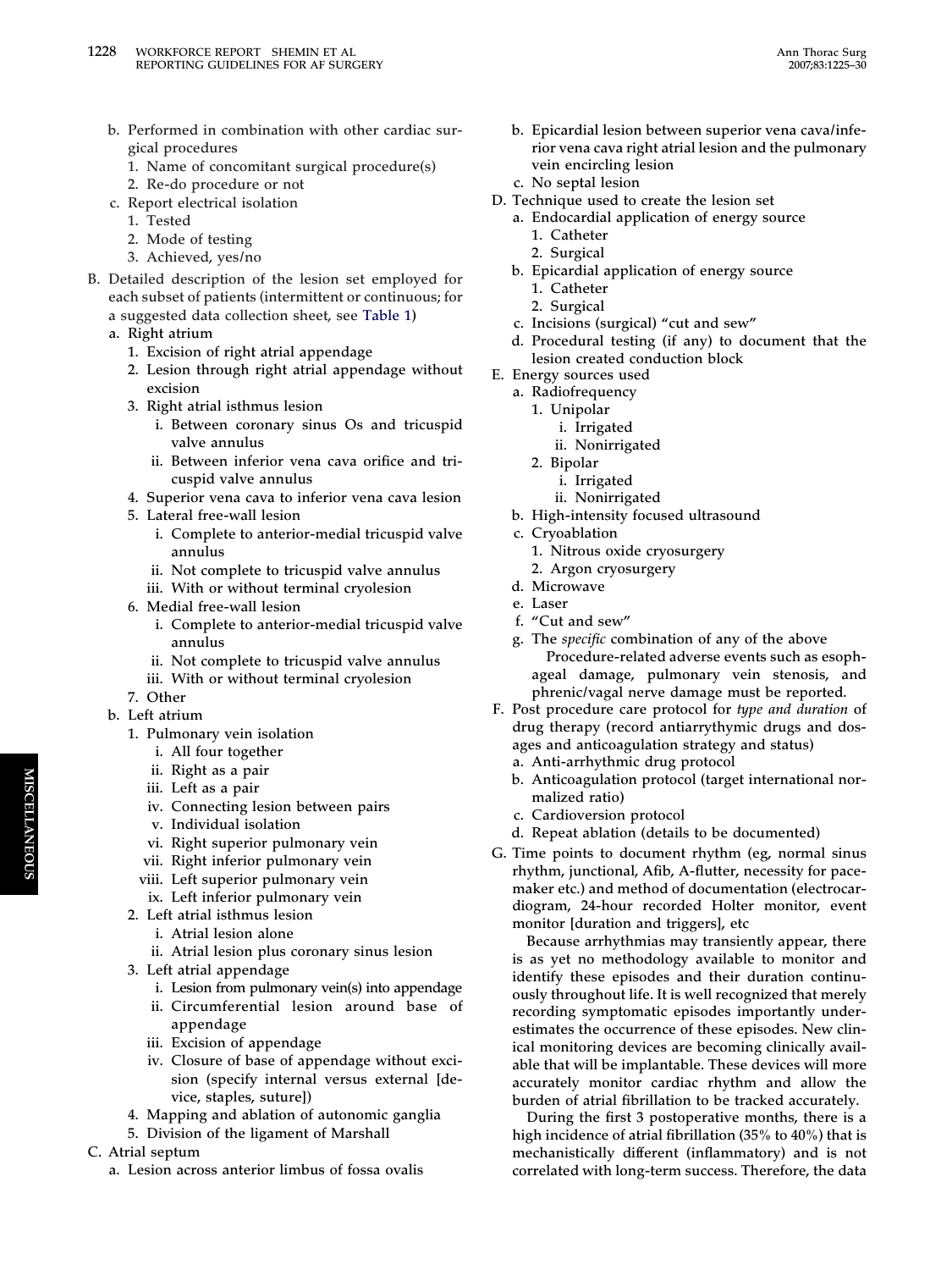**related to atrial fibrillation during this time period needs further study but can be "locked out" in the outcome analysis.**

- **H. Record other important outcome time-related events such as all neurologic events and their residua, mortality and circumstances surrounding the death (mode of death)**
	- **a. Immediate preprocedure rhythm**
	- **b. Hospital discharge rhythm (number of days postprocedure)**
	- **c. 3-month postprocedural rhythm**
	- **d. 6-month postprocedural rhythm**
	- **e. 1 year postprocedural rhythm and annually hereafter**
- **I. Outcome rhythm (must include dates for events)**
	- **a. Document freedom from atrial fibrillation with or without antiarrhythmic therapy (ie, drug free or not)**
	- **b. Cardioversion history**
	- **c. Anticoagulation status at follow-up**
	- **d. Need for repeat ablation**
	- **e. Need for new permanent pacemaker**
- **J. Freedom from thromboembolic events at each time point of follow-up**
- **K. Documentation of atrial transport function by echocardiography or cardiovascular magnetic resonance, or both**
	- **a. Left atrial size (dimensions and volume) at outcome time points (6 months, 1 year, annually)**
	- **b. Atrial systole (acceleration of blood flow into left ventricle from the left atrium with atrial systole**
- **L. Quality-of-life assessment should be measured to document the clinical and functional status of the patient post procedure at all intervals of follow-up**
- **M. Mortality**
	- **a. Perioperative (within 30 days)**
	- **b. Late postoperative (after 30 days)**
	- **c. Cause of death**
- **N. Procedural detail display**

**Reporting the lesion sets, mode of therapy, and energy source can best be displayed on a grid that lists on the left side anatomic locations (starting with the left atrium, not right), and indicating whether a lesion was made, whether it was catheter or surgical, whether it was epicardial or endocardial, and the energy source used [\(Table 1\)](#page-2-0).**

**O. Analysis**

**The post procedural rhythm must be analyzed off antiarrhythmia medication, ensuring that the cure of atrial fibrillation was due to the ablation procedure.**

**Most events (freedoms from death, pacemaker, stroke, repeat ablation) can be analyzed using standard Kaplan-Meier methodology. Ideally, freedom from atrial fibrillation and freedom from atrial fibrillation symptoms cannot, for several reasons. They are conditions or intermittent occurrences that are not mathematically or statistically appropriate for Kaplan-Meier analysis. When atrial fibrillation is recognized, the time of recognition rarely represents the time of its initiation. Therefore, each electrocar-** **diogram documenting atrial fibrillation must be treated using interval censoring, because atrial fibrillation is a state and because patients may move over time between atrial fibrillation and normal sinus rhythm (and other rhythms).**

**One may plot instead the prevalence of atrial fibrillation in a population at a given time, or less useful, would be to choose to define ablation failure as recurrence of atrial fibrillation at some time point after ablation. The best data would include documentation of the atrial fibrillation burden in a patient—the percentage of time that a patient is in atrial fibrillation. This would require continuous monitoring of heart rhythm and is currently not feasible.**

**For time-related events such as stroke and death, analysis by readily available methods such as Kaplan-Meier curves should be performed. For cardioversion and strokes, repeated-events analysis is appropriate [\[26\].](#page-5-0) However, neither rhythm nor medications are events; thus, methods for analysis of longitudinal, repeated data are required. Interpretation of such analyses is different from that for time-related events. For rhythm, the average prevalence of a given rhythm state or use of medications for the population studied is computed. Rather than prevalence, cumulative duration of rhythm may be expressed as a time-related "burden" if continuous monitoring of rhythm and its duration become available in the future. For rhythm in the absence of continuous life-long recordings, the best compromise is to document every assessment, state the mode of assessment, and then analyze for prevalence of atrial fibrillation.**

**This "easy" depiction of "success" of the ablation procedure is misleading. Atrial fibrillation comes and goes: the more one monitors, the more one sees asymptomatic episodes. Currently, a compromise approach would be to analyze all of the intermittent data available in terms of time-related prevalence (burden) of atrial fibrillation with ordinary or nonlinear longitudinal (mixed) models that account for all the repeated assessments. It is important to compare prevalence before the procedure with prevalence after the procedure. Otherwise, in patients with preprocedure paroxysmal atrial fibrillation, 20% of the time placebo therapy would result in an 80% success rate.**

**Kaplan-Meier analysis is traditionally used, and it is clear that it will still be used in the electrophysiologic and surgical literature. It sets a high bar for success: if one episode of documented atrial fibrillation occurs, for example at 1 year and none for the next 3 years, the patient is a failure by Kaplan-Meier analysis but clearly is a success in terms of atrial fibrillation burden. Appropriate and consistent methods of reporting atrial fibrillation burden are evolving.**

**In summary, the Workforce on Evidence Based Surgery of the Society of Thoracic Surgeons encourages the adoption of these guidelines for reporting clinical results derived from patients undergoing surgical procedures for atrial fibrillation. Adoption of these guidelines will greatly facilitate the comparison between the reported experiences of various authors, treating different cohorts**